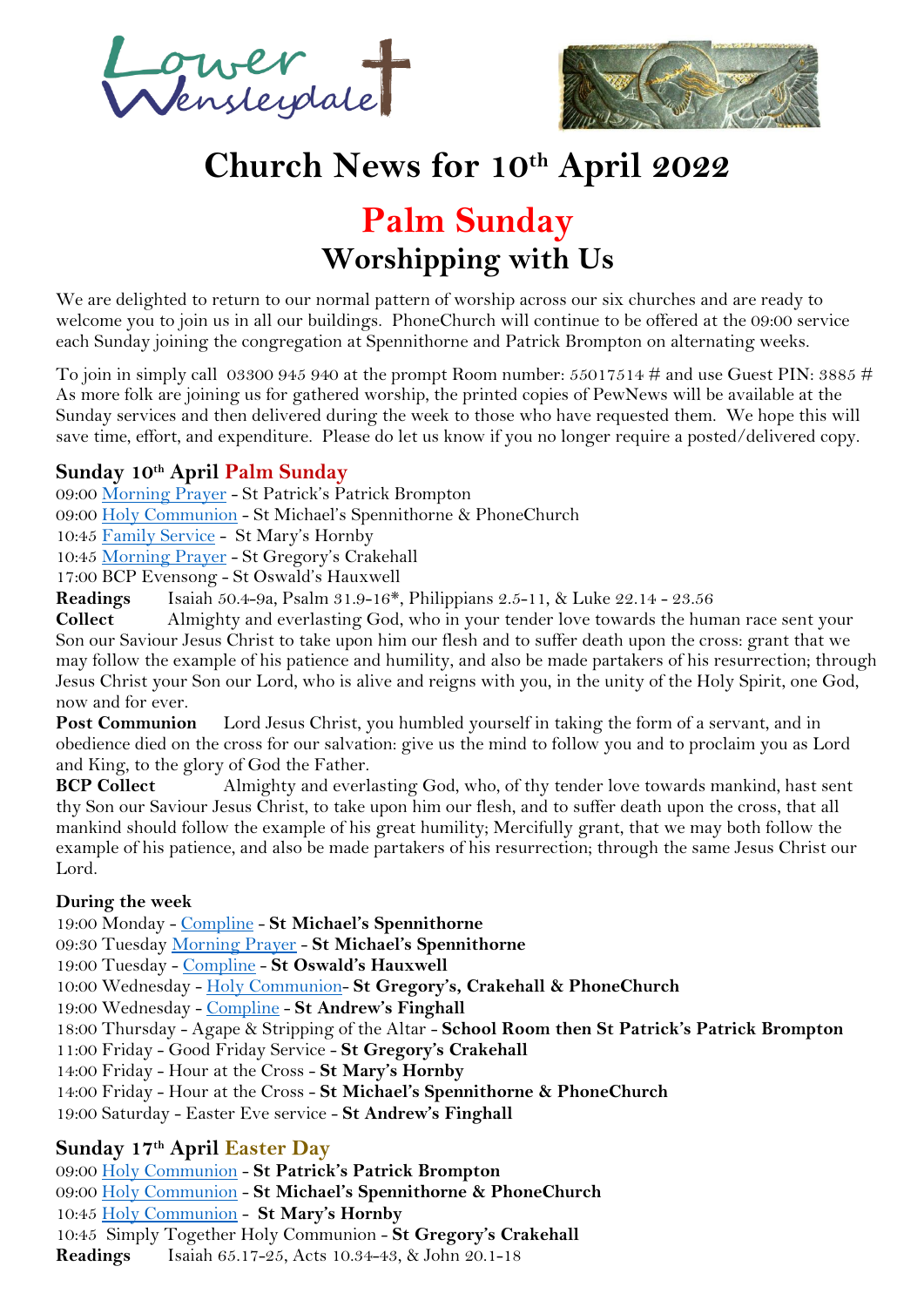**Collect** Lord of all life and power, who through the mighty resurrection of your Son overcame the old order of sin and death to make all things new in him: grant that we, being dead to sin and alive to you in Jesus Christ, ay reign with him in glory; to whom with you and the Holy Spirit be praise and honour, glory and might, now and in all eternity.

Post Communion God of Life, who for our redemption gave your only-begotten Son to the death of the cross, and by his glorious resurrection have delivered us from the power of our enemy: grant us so to die daily to sin, that we may evermore live with him in the joy of his risen life; through Jesus Christ our Lord. **During the week**

10:00 Wednesday - [Holy Communion](https://mcusercontent.com/12899794d9e1699ab1c44b3c6/files/24f353a0-39f8-4141-87ab-38a908e48757/Holy_Communion_Dispora.pdf) *or* [Morning Prayer](https://mcusercontent.com/12899794d9e1699ab1c44b3c6/files/8a93e577-4704-40fb-97a4-2e59f79af6d4/LW_Morning_Prayer.pdf) - **St Gregory's, Crakehall & PhoneChurch**

# **Sunday 24th April Easter 2**

09:00 [Prayer & Praise](https://mcusercontent.com/12899794d9e1699ab1c44b3c6/files/9251d3af-5ff4-440f-b21c-3bf83ab9b7b9/Prayer_Praise.pdf) - St Patrick's Patrick Brompton & PhoneChurch

09:00 [Family Service](https://mcusercontent.com/12899794d9e1699ab1c44b3c6/files/df82c677-08a5-ace8-1b5f-4735249583e1/Family_Service_2021.pdf) - St Michael's Spennithorne

10:45 [Holy Communion](https://mcusercontent.com/12899794d9e1699ab1c44b3c6/files/24f353a0-39f8-4141-87ab-38a908e48757/Holy_Communion_Dispora.pdf) - St Mary's Hornby

10:45 [Holy Communion](https://mcusercontent.com/12899794d9e1699ab1c44b3c6/files/24f353a0-39f8-4141-87ab-38a908e48757/Holy_Communion_Dispora.pdf) - St Gregory's Crakehall

17:00 [BCP Evensong](https://mcusercontent.com/12899794d9e1699ab1c44b3c6/files/5cb34800-0405-4327-b2a1-fd43b3a7fefd/BCP_Evensong_Diaspora.pdf) - St Andrew's Finghall

**Readings** Acts 5.27-32, Psalm 150, Revelation 1.4-8, & John 20.19-31

**Collect** Almighty Father, you have given your only Son to die for our sins and to rise again for our justification: grant us so to put away the leaven of malice and wickedness that we may always serve you in pureness of living and truth; through the merits of your Son Jesus Christ our Lord, who is alive and reigns with you, in the unity of the Holy Spirit, one God, now and for ever.

**Post Communion** Lord God our Father, through our Saviour Jesus Christ you have assured your children of eternal life and in baptism have made us one with him: deliver us from the death of sin and raise us to new life in your love, in the fellowship of the Holy Spirit, by the grace of our Lord Jesus Christ.

**BCP Collect** Almighty Father, who hast given thine only Son to die for our sins, and to rise again for our justification; Grant us so to put away the leaven of malice and wickedness, that we may alway serve thee in pureness of living and truth; through the merits of the same thy Son Jesus Christ our Lord.

#### **During the week**

09:30 Tuesday - Morning Prayer - **St Michael's Spennithorne**

10:00 Wednesday - [Holy Communion](https://mcusercontent.com/12899794d9e1699ab1c44b3c6/files/24f353a0-39f8-4141-87ab-38a908e48757/Holy_Communion_Dispora.pdf) [Christina Rossetti,](http://www.excitingholiness.org/first-edition/index.cgi?m04/d27.html) 1894 - **St Gregory's, Crakehall & PhoneChurch**

# **Sunday 1st May Easter 3**

09:00 Lambing Service & Holy Communion - **St Oswald's Hauxwell**

09:00 [Family Service](https://mcusercontent.com/12899794d9e1699ab1c44b3c6/files/df82c677-08a5-ace8-1b5f-4735249583e1/Family_Service_2021.pdf) - **St Patrick's Patrick Brompton & PhoneChurch**

10:45 Outdoor [Holy Communion](https://mcusercontent.com/12899794d9e1699ab1c44b3c6/files/24f353a0-39f8-4141-87ab-38a908e48757/Holy_Communion_Dispora.pdf) - **Little Crakehall (St Gregory's)**

# 18:30 [BCP Evensong](https://mcusercontent.com/12899794d9e1699ab1c44b3c6/files/5cb34800-0405-4327-b2a1-fd43b3a7fefd/BCP_Evensong_Diaspora.pdf) - **St Michael's Spennithorne**

**Readings** Acts 9.1-6 [7-20], Psalm 30, Revelation 5.11-14, & John 21.1-19

**Collect** Almighty Father, who in your great mercy gladdened the disciples with the sight of the risen Lord: give us such knowledge of his presence with us, that we may be strengthened and sustained by his risen life and serve you continually in righteousness and truth; through Jesus Christ your Son our Lord, who is alive and reigns with you, in the unity of the Holy Spirit, one God, now and for ever.

**Post Communion** Living God, your Son made himself known to his disciples in the breaking of bread: open the eyes of our faith, that we may see him in all his redeeming work; who is alive and reigns, now and for ever.

**BCP Collect** Almighty God, who hast given thine only Son to be unto us both a sacrifice for sin, and also an ensample of godly life; Give us grace that we may always most thankfully receive that his inestimable benefit, and also daily endeavour ourselves to follow the blessed steps of his most holy life; through the same Jesus Christ our Lord.

# **During the week**

09:30 Tuesday [Morning Prayer](https://mcusercontent.com/12899794d9e1699ab1c44b3c6/files/8a93e577-4704-40fb-97a4-2e59f79af6d4/LW_Morning_Prayer.pdf) - **St Michael's Spennithorne**

10:00 Wednesday - [Holy Communion](https://mcusercontent.com/12899794d9e1699ab1c44b3c6/files/24f353a0-39f8-4141-87ab-38a908e48757/Holy_Communion_Dispora.pdf) - [English Saints and Martyrs](http://www.excitingholiness.org/first-edition/index.cgi?m05/d04.html) of the Reformation Era **St Gregory's Crakehall & PhoneChurch**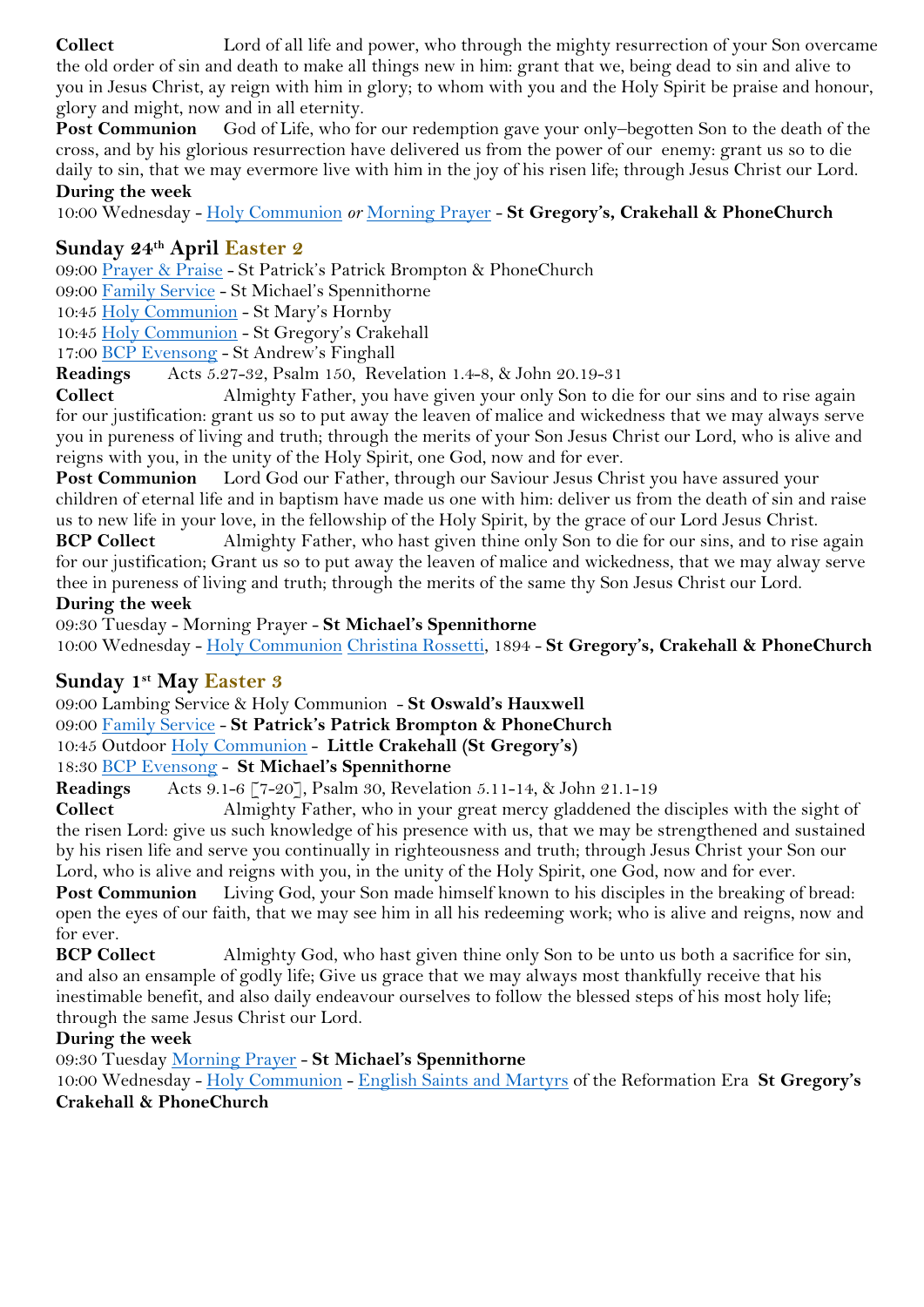# **Meetings**

We continue to hold phone discussions for Churchwardens, PCC Secretaries, & worship leaders. Our next meeting is on Wednesday 4th May at 16:15 in **St Gregory's Church and on the PhoneChurch** number.

Our next Service Leaders meeting is on Monday 9<sup>th</sup> May at 09:45

Rev'd Chris will be taking his rest day on Tuesday 12th and is on leave from Monday 18th to Tuesday 27th April.

Our monthly Wensley Deanery Prayer meeting is at 11:00 on Wednesday 27th April at St Mary the Virgin, Thornton Watlass - **all are welcome.**

The [April Newsletter](https://www.leeds.anglican.org/sites/default/files/leeds_bulletin_April_2022_v3.pdf) from The Diocese of Leeds is now available.

### **APCM's**

#### **Our Annual Vestry & Parochial Church Meetings are**

St Andrew's Finghall - 19:00 Wednesday 27th April 2022

St Michael's Spennithorne - 19:00 Thursday 28th April 2022

St Patrick's Patrick Brompton - 19:00 Thursday 5th May 2022

St Gregory's Crakehall - 19:00 Monday 9th May 2022

St Mary's Hornby - 19:00 *Thursday 12th or Monday 16th May 2022* TBC!

St Oswald's Hauxwell - 19:00 Wednesday 23rd May 2022

All meetings are to be held in the relevant church building.

For more information or if you would like to join one of our 6 PCC's please speak to Rev'd Chris or one of the Church Wardens.

#### **Come and join us on Zoom for a time of Lectio Divina**

**Tuesday afternoons at 16:00** - Lectio Divina is a contemplative way of reading the Bible. It dates back to the early centuries of the Christian Church and is a way of praying the scriptures that leads us further into God's word. It is listening with the 'ear' of the heart that allows scripture to speak to us in new ways while also deepening our relationship with the Living God.

For further information and the Zoom link please contact:

| Penny Johnson: 01677 450082 |              | <u>pennyj.johnson5@gmail.com</u> or     |  |
|-----------------------------|--------------|-----------------------------------------|--|
| Sue Bianco:                 | 01677 450009 | susanbianco $54$ ( <i>a</i> ) gmail.com |  |

# **Crakehall Youth Club**

St Gregory's Crakehall Youth Club

#### **Next Session Friday 6 th May**

One Friday in every month from 19:00-21:00 at Crakehall Village Hall. Bridging the gap between primary and secondary school and open to kids in Year  $6$  to Year  $9/10$ .



An evening of catching up with friends, playing organised games, a quiet moment, a tuck shop and a whole lot of fun. For young people who currently attend Y6 or have attended the village school, live in the village, wider parish and Lower Wensleydale Benefice.

With updated safeguarding procedures in place, please don't just drop off your son/daughter and leave. We have new registration forms that need completing before we can take responsibility for your child. Plus, it would be lovely to say hello.

If you have any questions, please speak to: Trevor Starkey (tel. 07889 466 233), Gilly & Colin Bartram, Louise Shepherd (Crakehall School), Peter Lohmeyer (Village Hall Committee), Rev'd Chris Lawton (Church tel. 01677 937 124)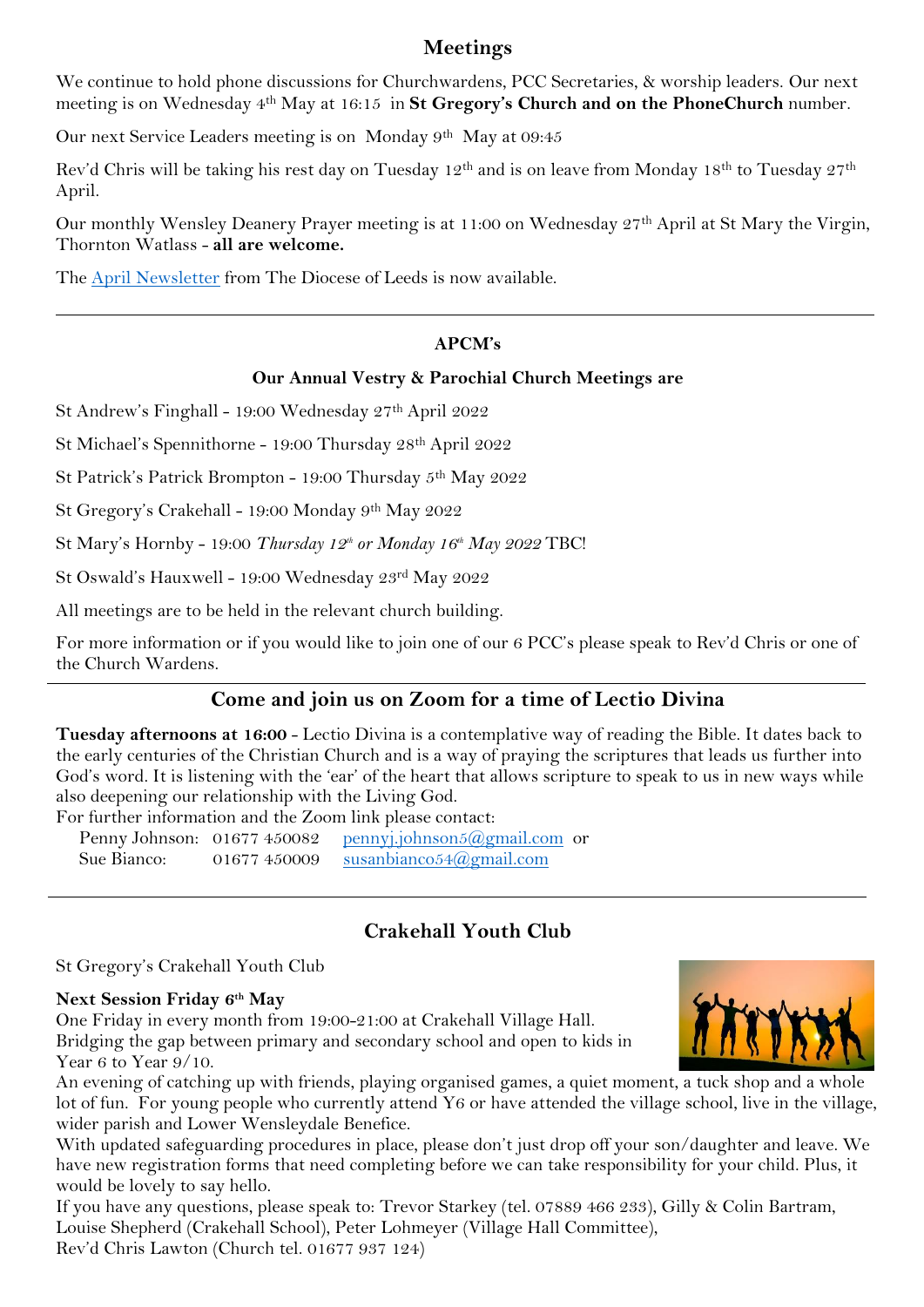# **Benefice Away Weekend to Wydale**

#### **15th to17th July 2022**

At last, we feel that we can look forward to going to Wydale for our weekend away. Would those who booked to go 2 years ago please confirm that they are still able to go and new people who are interested please contact me as soon as possible for more information?

Myra Shield. 01677 427 970. Or<mailto:myrashield@btinternet.com>

# **Hambleton Foodshare**

Please consider donating the following items

- Tinned ready meals spicy
- Tinned Chicken & amp; white sauce
- Tinned Mince & amp; Onions
- Tinned Spaghetti hoops
- Coffee
- Toilet Roll
- Washing-up Liquid
- Shower Gel
- Washing Powder
- Carrier Bags/Bags for life



Donations can be left at the back of St Patricks, Patrick Brompton and St Gregory's Crakehall in the collection boxes - Thank you - all donations are gratefully received.

[www.hambletonfoodshare.org.uk](http://www.hambletonfoodshare.org.uk/) if you need a food parcel E mail - [info@hambletonfoodshare.org.uk](info@hambletonfoodshare.org.uk%20) or ring 07514 244158

Please also check all items are **in date** before donating them – Thanks very much

# **Constable Burton Reading Room**

# **Art and Afternoon Tea**

Art and Afternoon Tea in the Reading Room, Constable Burton raised  $\mathcal{L}330$  to help the Ukrainian people. The money raised will help Colburn Village Hall Management Committee send a second convoy of vans loaded with essential supplies to Poland. The amount raised is the average, but the cost is rising, required to fuel one van for the round trip. At the time of writing it is intended that the convoy will leave Colburn at midnight on the 28th March.

Art work, all of which has been donated, is still available for viewing and purchase in our Reading Room and another Art and Afternoon Tea event will take place on the 17th April 2 - 5pm. **All are most welcome**





For details and other events please see the village website<https://constableburton.org/> or see the village noticeboard.